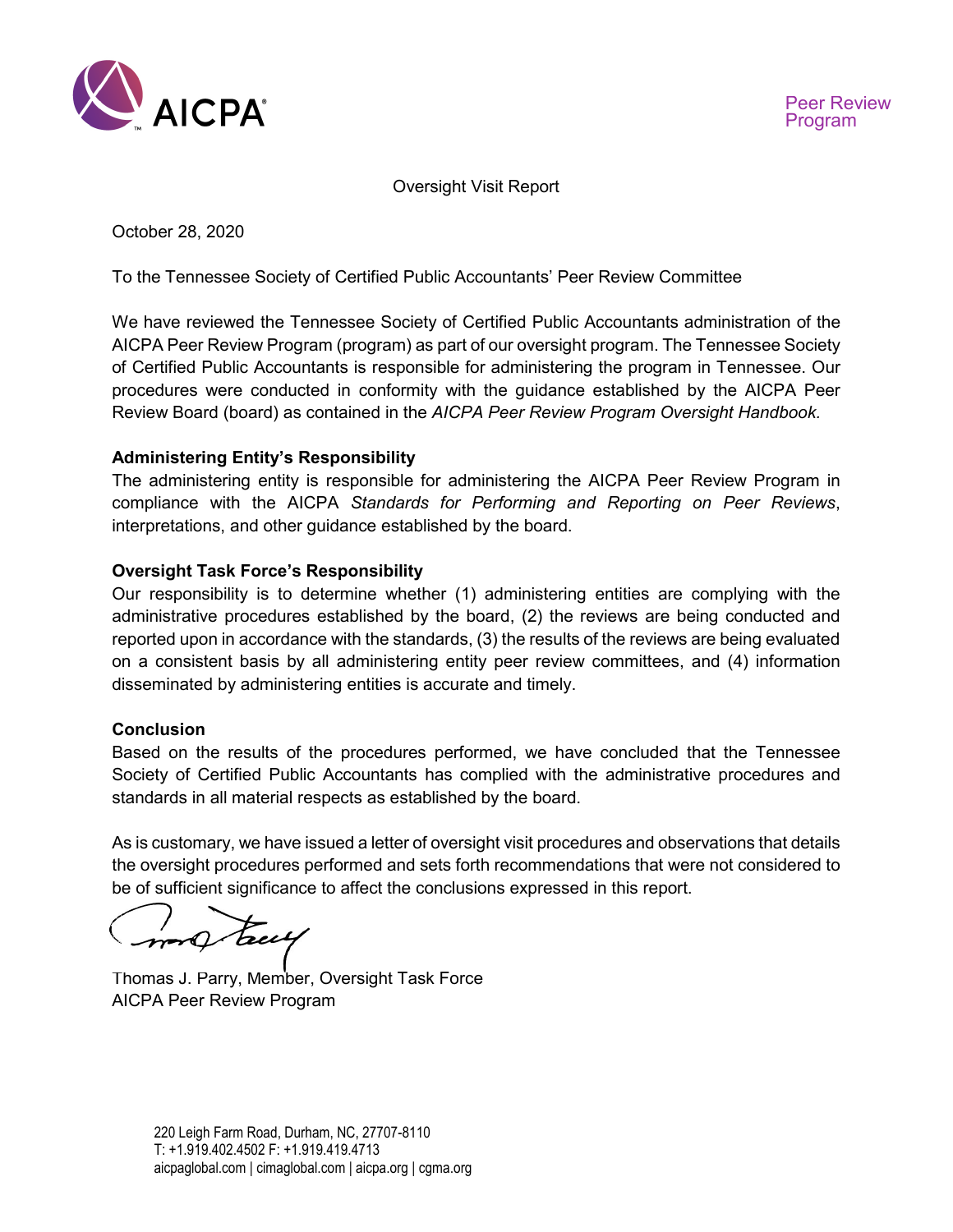

October 28, 2020

To the Tennessee Society of Certified Public Accountants' Peer Review Committee

We have reviewed the Tennessee Society of Certified Public Accountants administration of the AICPA Peer Review Program as part of our oversight program and have issued our report thereon dated October 28, 2020. That report should be read in conjunction with the observations in this letter, which were considered in determining our conclusions. The observations described below were not considered to be of sufficient significance to affect the conclusions expressed in that report.

The oversight was conducted according to the procedures in the *AICPA Peer Review Program Oversight Handbook*. An oversight program is designed to improve the administering entity's administration of the AICPA Peer Review Program through feedback on its policies and procedures, and to provide resource assistance from an AICPA Peer Review Board Oversight Task Force member on both technical and administrative matters.

In conjunction with the oversight of the Tennessee Society of Certified Public Accountants, the administering entity for the program, conducted on October 27–28, 2020, the following observations are being communicated.

# **Administrative Procedures**

On October 27, 2020, I met with the Director of Member Services to review the program's administration. I believe the administrative processes were being handled in a manner consistent with peer review standards.

I reviewed the timeliness of the preparation of committee decision letters. I noted no problems in these areas.

I also reviewed the policies and procedures for granting extensions. I found that the administrative staff screen extension requests and then send them to the Committee Chair for approval with discussion from the committee and or CPA on Staff when the circumstances warrant.

The administering entity has developed a backup plan to support the administrators and technical reviewers if they become unable to serve in their respective capacities.

According to discussions with the Director of Member Services, I found compliance with the working paper retention policies for completed reviews.

220 Leigh Farm Road, Durham, NC, 27707-8110 T: +1.919.402.4502 F: +1.919.419.4713 aicpaglobal.com | cimaglobal.com | aicpa.org | cgma.org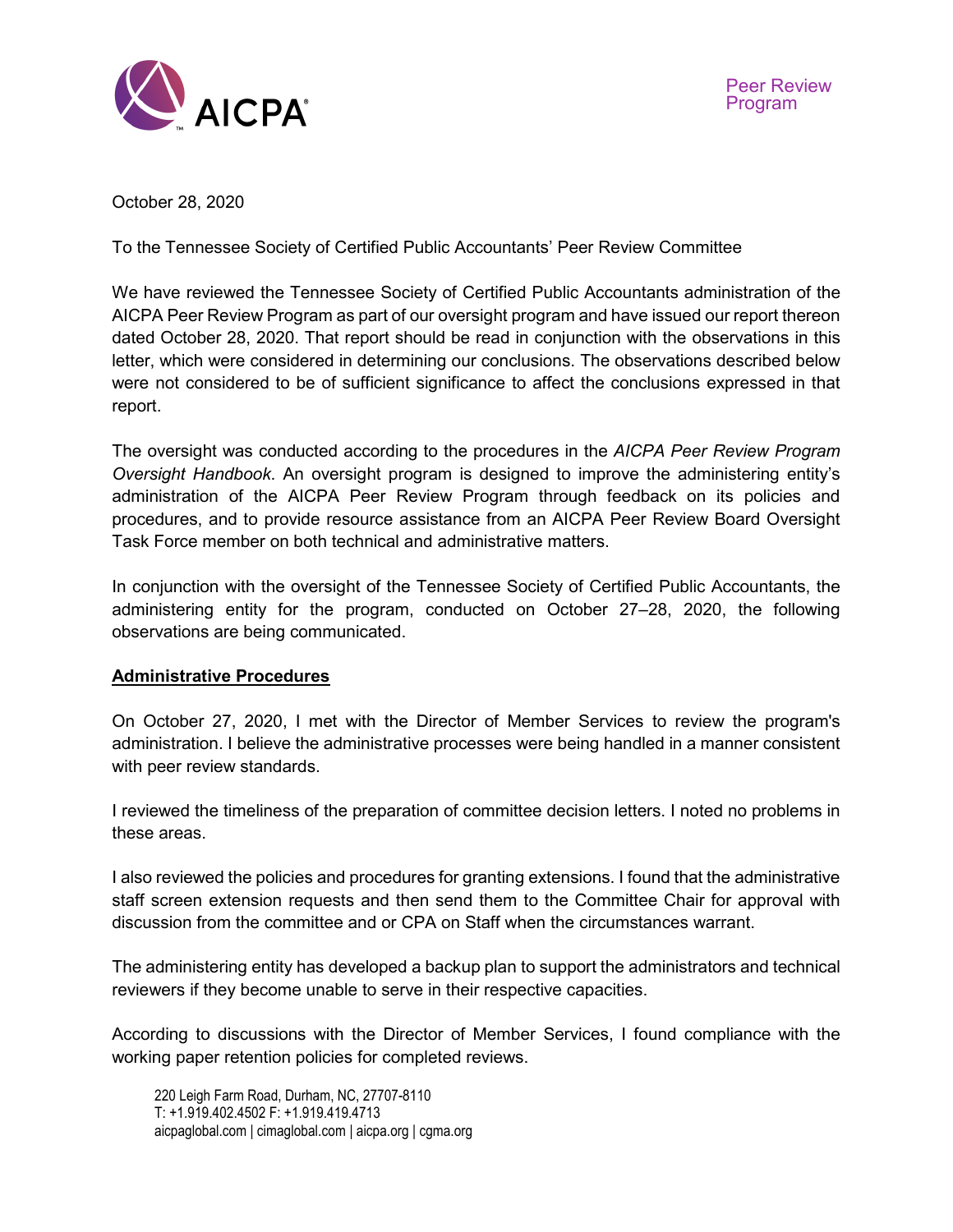I met with the Director of Member Services to review the administering entity's procedures to determine if the information disseminated regarding the AICPA Peer Review Program by the administering entity on their website is accurate and timely.

After the AICPA staff's review of the website material, I noted that the administering entity maintains current information as it relates to the peer review program. In addition, the administering entity has an individual who is responsible for maintaining the website and monitors the website periodically to ensure peer review information is accurate and timely.

# **Technical Review Procedures**

On October 27, 2020, I met with the primary technical reviewer to discuss procedures. I determined that the technical reviewer met the qualifications set forth in the guidance.

I reviewed the reports, letters of response, if applicable, and the working papers for the reviews being presented at the report acceptance body (RAB) meeting. I believe the review issues were addressed properly by the technical reviewer before reviews were presented to the RAB. This helped the acceptance process to be effective and efficient.

The technical reviewer was available during the RAB meeting I observed to answer any questions that arose.

# **CPA on Staff**

On October 27, 2020 I met with the CPA on staff and discussed the procedures for monitoring the program. I determined that the CPA on staff met the qualifications set forth in the guidance.

I reviewed the annual confidentiality agreements from all administering entity staff associated with peer review. I noted that all confidentiality agreements had been obtained and signed by the staff involved with the peer review program administration.

I discussed the policies and procedures designed to maintain objectivity and skepticism to mitigate familiarity threat and safeguards that had been implemented while considering the results of the peer reviews.

# **RAB and Peer Review Committee Procedures**

On October 27, 2020 I met with the committee chair and discussed the procedures for disseminating the comments resulting from RAB observation reports to the appropriate individuals.

On October 28, 2020, I attended the RAB meeting and annual peer review committee meeting.

The RAB meeting was orderly. I observed the RAB's acceptance process and offered my comments at the close of discussions. It was apparent that the committee members had reviewed